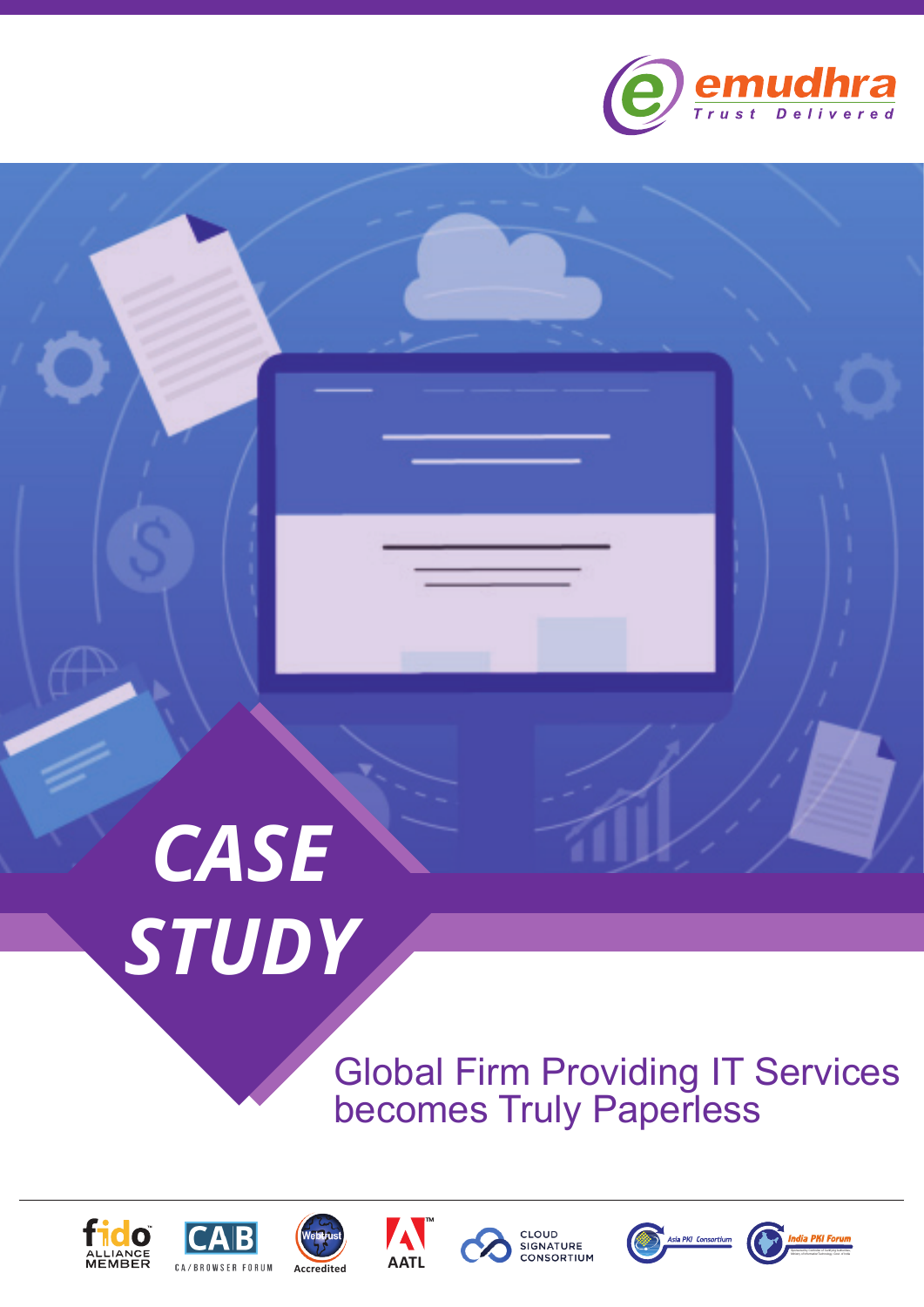

## Global Firm Providing IT Services becomes Truly Paperless

emSigner helps the IT major to streamline internal document flow and reduce turnaround time.

#### **Industry** ITES

#### **Business Matters**

An Indian multinational company that provides business consulting, information technology, and outsourcing services goes entirely paperless by using emSigner's workflow and Digital Signature capabilities for generating, digitally signing, encrypting and delivering documents of various departments such as HR, finance and legal.

#### **Business Needs**

The company employs over one lakh employees in India. Activities such as approvals, service requests, claims, contracts, etc. created large stacks of paper. Document retrieval needed vigorous manual effort, time, and cost. Thus, the company required a workflow-based document signing solution that is automated, efficient, and will save the organization's cost and time.

## **Approach**

emSigner with the organization's existing ERP solution to digitally sign and encrypt documents that are lawfully binding and guarantee authenticity, integrity, and confidentiality of data. The company should be able to use emSigner with online and offline capabilities to digitally and legally sign multiple documents.



#### **Background**

Given the scale at which the company was operating, it was an immense task to print, physically sign, scan, mail, and retrieve documents. Not only the existing process was time-consuming, but it was also error-prone and cost-intensive.

A typical workflow involved filling the documents using an existing ERP solution, followed by printing multiple copies of the documents for approval, then scanned and moved to the concerned department/user.

#### **Few of the challenges faced by the company included:**

• Auditing and compliance issue, if physical copies are not secured and maintained properly

- Documents getting misplaced
- Difficulty in monitoring workflow progress
- Ensuring the validity of documents
- High Turnaround time

#### **eMudhra outlined the following key areas, where emSigner combined with Digital Signature capabilities would streamline the internal operations of the company:**

• The company would be able to improve recruiting workflow by allowing candidates to electronically sign NDAs

- Internal Departments could easily upload multiple documents without any manual intervention using API/Web Services
- Departments would be able to approve requests digitally and track the real-time status of the signature process. This would reduce the turnaround time and lead to accurate compliance reporting

• Documents could be converted into web forms, and by assigning web controls, the internal departments could conveniently sign and push the documents for subsequent signing

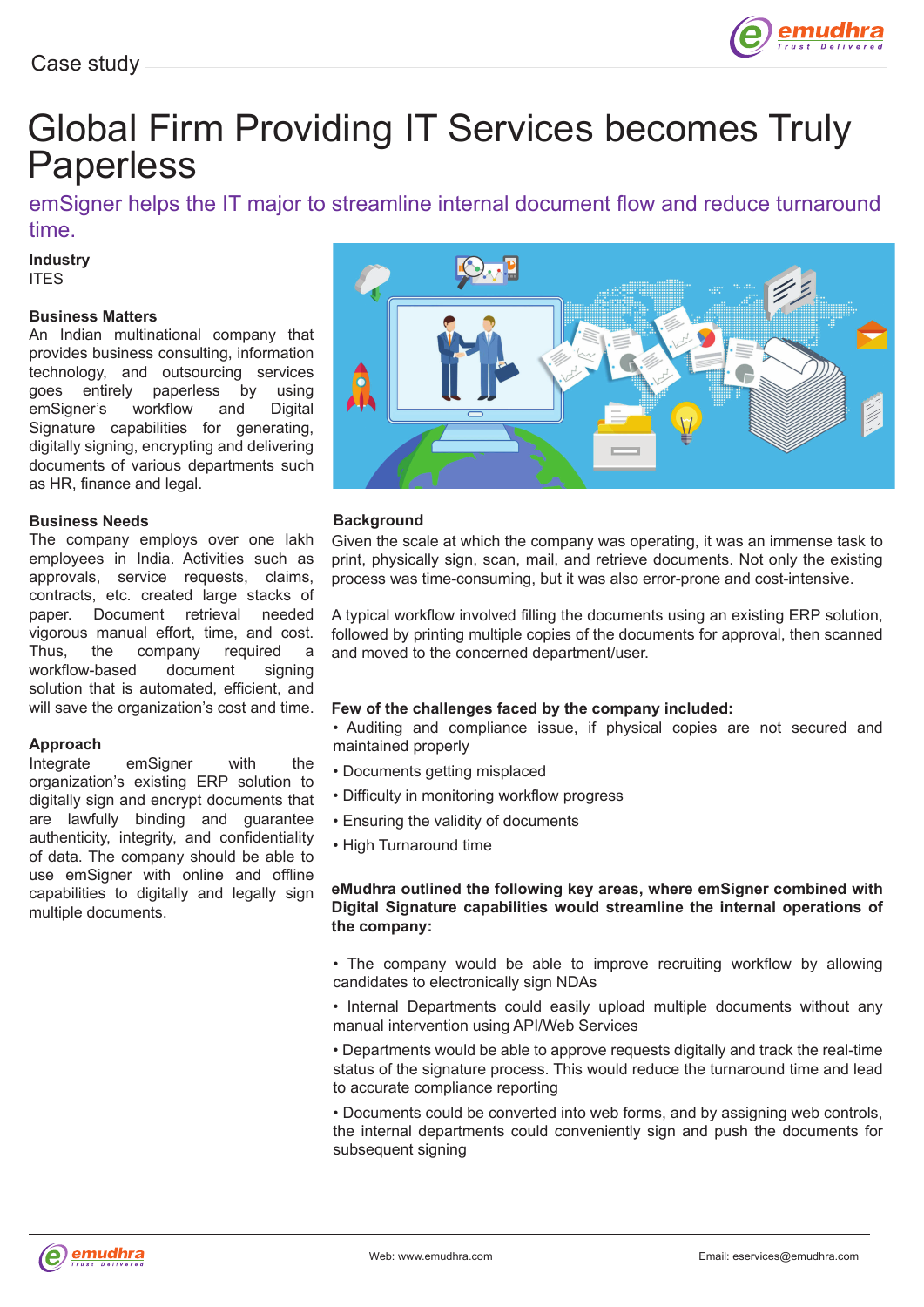

#### **Digital Signature Technology**

The Digital Signature Technology works on the Public Key Infrastructure framework, which uses a Cryptographic Key Pair – Private and Public Key for secure access and transmission of information. Digital Signatures are generated by the issuer for the client in a secure device.

#### **Benefits**

The IT Company reaped significant benefits by implementing Digital Signature based workflow signing.

- Ensure document integrity,
- confidentiality, and authorship • Curb the risk of signature forgery
- Eliminate the use of papers and printers
- Centralize storage and

management of Digital Signature Certificate in a highly secure environment using HSM appliance

- Fast turnaround time, reducing cost, increasing productivity
- Meet compliance & regulatory requirements



#### **Solution**

eMudhra implemented emSigner – a Secure Paperless Office solution to enable Digital Signature based approvals for the following workflows;

- External flows between clients and company
- Internal flows between company's departments
- Bulk signing of documents for sending NDAs and offer letters to employees

emSigner was integrated with the ERP application over web services API for digital signing of documents.

Deployment was done on-premise which allowed the company higher degree of control and customization, allowing the company to retain data on-premise to maintain confidentiality.

- For individual signing, individual digital signature certificates were issued to Authorized Signatories
- For Bulk Signing, Class 3 Document Signer Certificate was used which gives a higher risk, assurance to depending parties for a critical use case such as Invoice Signing
- From a security and risk standpoint, a Hardware Security Module was used to store the<br>Class 3 Document Signer Document Signer certificate



#### **The paperless office solution uses the following broad modules:**

#### **emSigner**

On-premise Digital Signature enabled workflow management solution used for defining paperless workflows

- **Hardware Security Module:** Protect the cryptographic infrastructure of some of the most security-conscious organizations in the world by securely managing, processing, and storing cryptographic keys inside a hardened, tamper-resistant device
- **Class 3 Document Signer Certificate**

To sign critical documents such as invoices

**emAS**

eMudhra authentication server which was used to automatically validate the signed documents that were received by the organization L